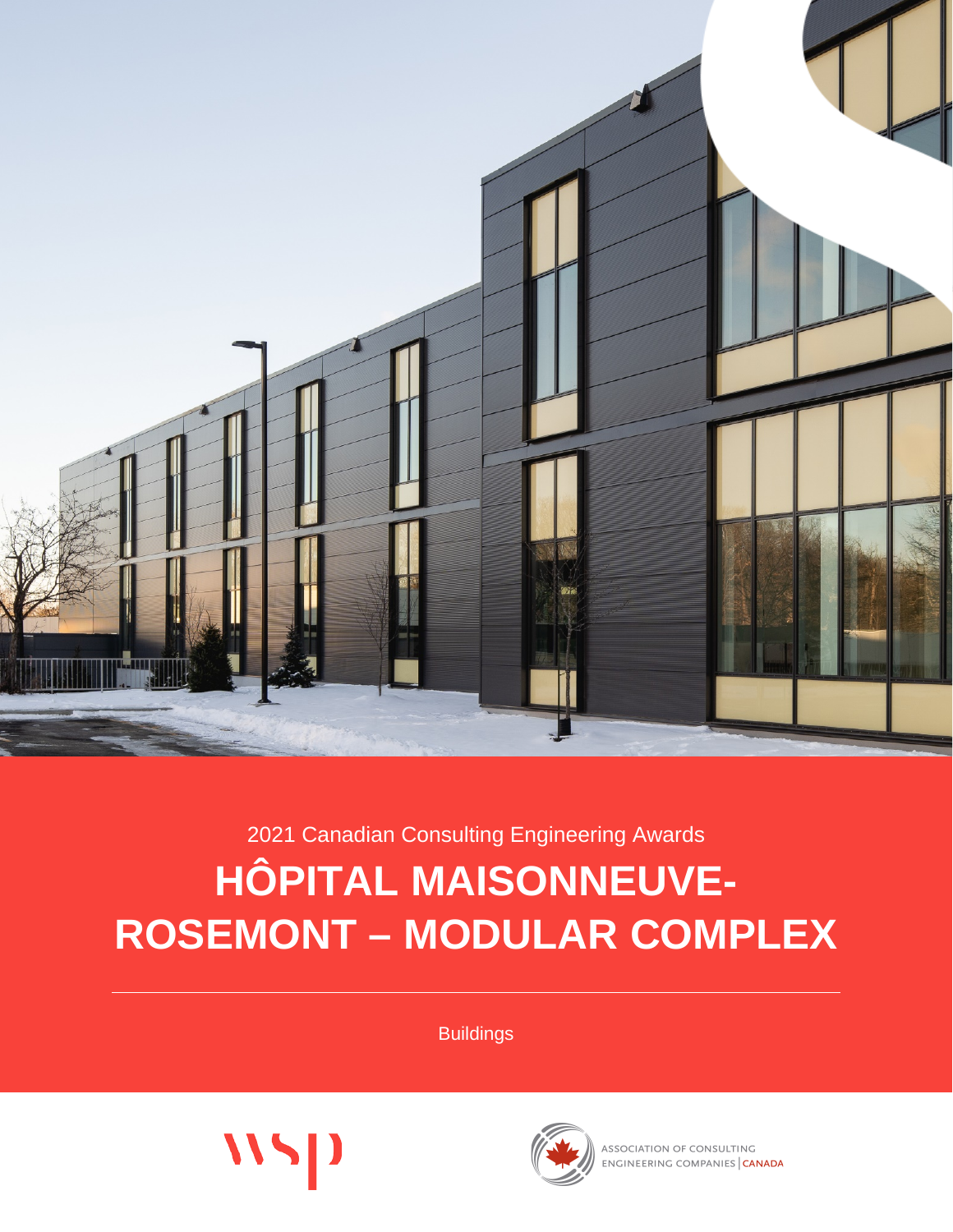

*Link from Modular Complex to the Main Hospital*

# **ABOUT THE PROJECT**

When the COVID-19 pandemic was declared in early 2020, the government of Quebec declared a state of emergency, which included preventive measures to inhibit and overcome the pandemic. As part of their response, the Maisonneuve- Rosemont Hospital of Montreal requested a Modular Complex to be built rapidly so that they could accommodate the increased patient load from COVID-19, but could be used post pandemic to serve haemo-oncology patients.

WSP Canada, alongside architectural partner Architecture49, was engaged to provide all mechanical, electrical, telecom, structural and civil engineering services to deliver the project successfully. Additionally, WSP provided all the environmental, geotechnical, surveying, laboratory studies and commissioned the project on time in a fast-paced environment

Further complicated by a challenged supply chain during the initial stages of the pandemic, the project was designed alongside local modular supplier, MECART. This allowed for an efficient delivery to site and allowed the Montreal based manufacturer to develop an enhanced product offering for the healthcare sector, which was previously unavailable.

The project was delivered successfully in under 8 months, with flexibility inherent in the design, allowing the building to address the future needs of the hospital once the COVID-19 pandemic is behind us.

#### **INNOVATION**

The Maisonneuve- Rosemont Hospital (HMR) 's Modular Complex was a fast-paced design and construction project that was required to address the unique challenges presented by the COVID-19 pandemic, while respecting the future healthcare needs for the hospital. Rather than simply provide a rapidly built field hospital, which would not serve any purpose after the pandemic was over, the hospital desired to rapidly construct a facility that would be able to address the pandemic needs and then could be reworked to accommodate the needs of its oncology program, serving cancer patients in Montreal.

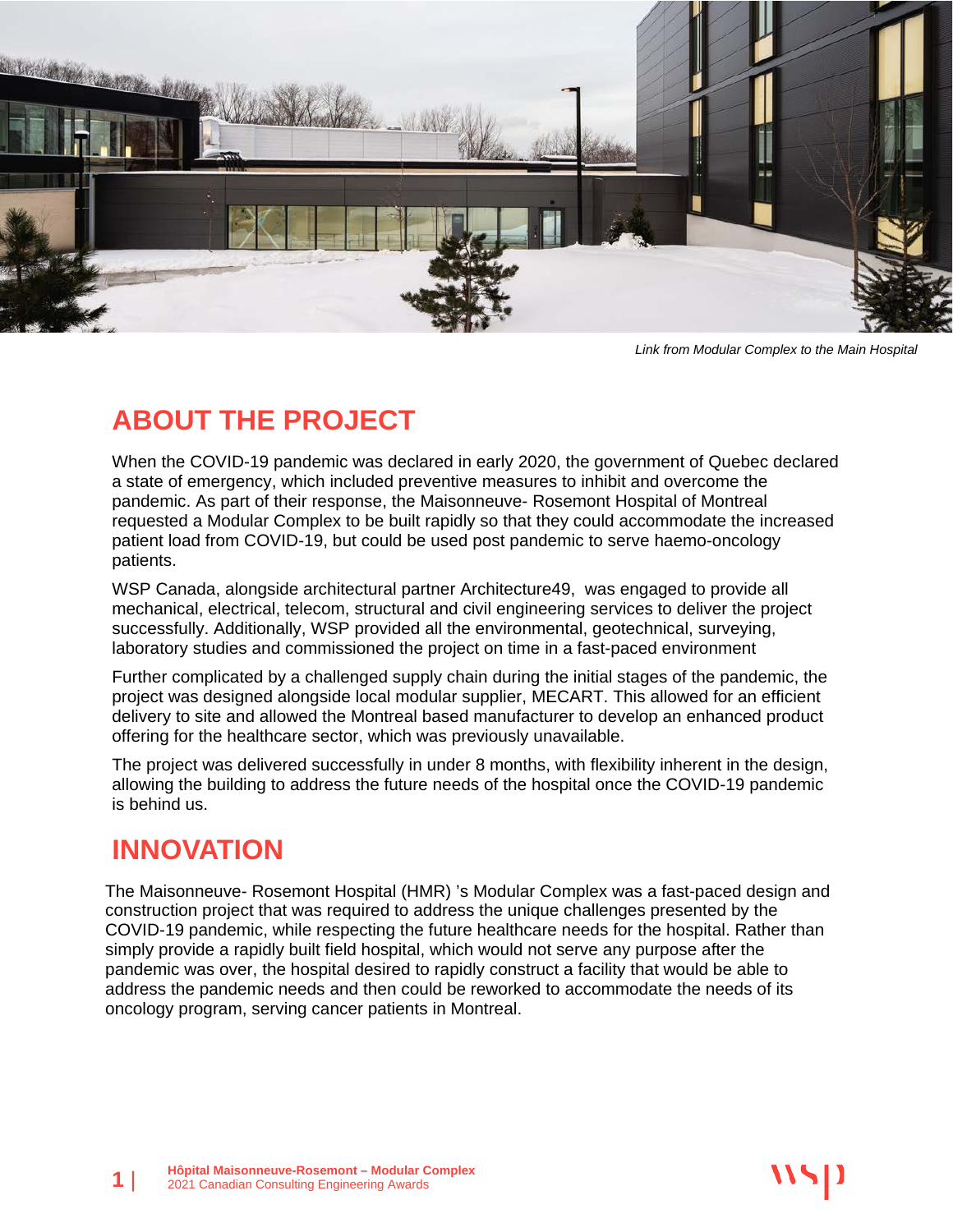

#### **MODULAR CONSTRUCTION AND FUTURE FLEXIBILITY**

To meet the aggressive construction timelines, the project was designed to accommodate modular construction methods. The modular constructor, MECART, was engaged with the design team throughout the design process, streamlining both design and construction. The engineering systems were designed to accommodate the healthcare needs, be constructible using modular techniques and be adaptable to a clinical change of usage once the pandemic is over. This represented unique design challenges that are not typical in traditional healthcare facility design.

For instance, the patient rooms had to be designed to be future-ready, meaning that the rooms had to accommodate COVID-19 affected patients as well as the future oncology patients. To accomplish this, the mechanical systems were designed to provide a negative pressurized room to provide infection control for the contagious COVID-19 patients. This creates a safer environment for staff and patients as they concentrate on combating the pandemic. When the pandemic is over, the systems can be easily reconfigured without major equipment changes to revise the rooms to positive pressure. This will accommodate a change in infection control needs for the immune compromised patients, who need to have minimal contact with viral pathogens while they are fighting their cancer. HEPA filters were also included to provide high efficiency filtration, supporting rigorous infection control protocols for both the COVID-19 and oncology operations. To ensure that operations can continue seamlessly in the building, full redundancy in HVAC and Electrical power is achieved through an emergency backup generator and distributions system for power interruption events. This also helps with maintenance activities, enabling power continuity while major components are repaired or replaced.

The design also takes the operation of the facility into consideration. Future maintenance is achieved through the detachable wall panels which can be easily reconfigured to include any future services or equipment. The floors are corrosion resistant and easily maintained. In addition to supporting the maintenance, the detachable wall panels allow for the services to be reworked to accommodate the clinical changes, equipment changes and technological advances over the lifespan of the facility.

In the end the 2-story, 3200 square meter facility was designed and constructed in under 8 months, using innovate constructive methods and a collaborative design approach. This allowed the hospital to adapt quickly to a changing healthcare crisis, while ensuring their investment would serve the community well into the future.

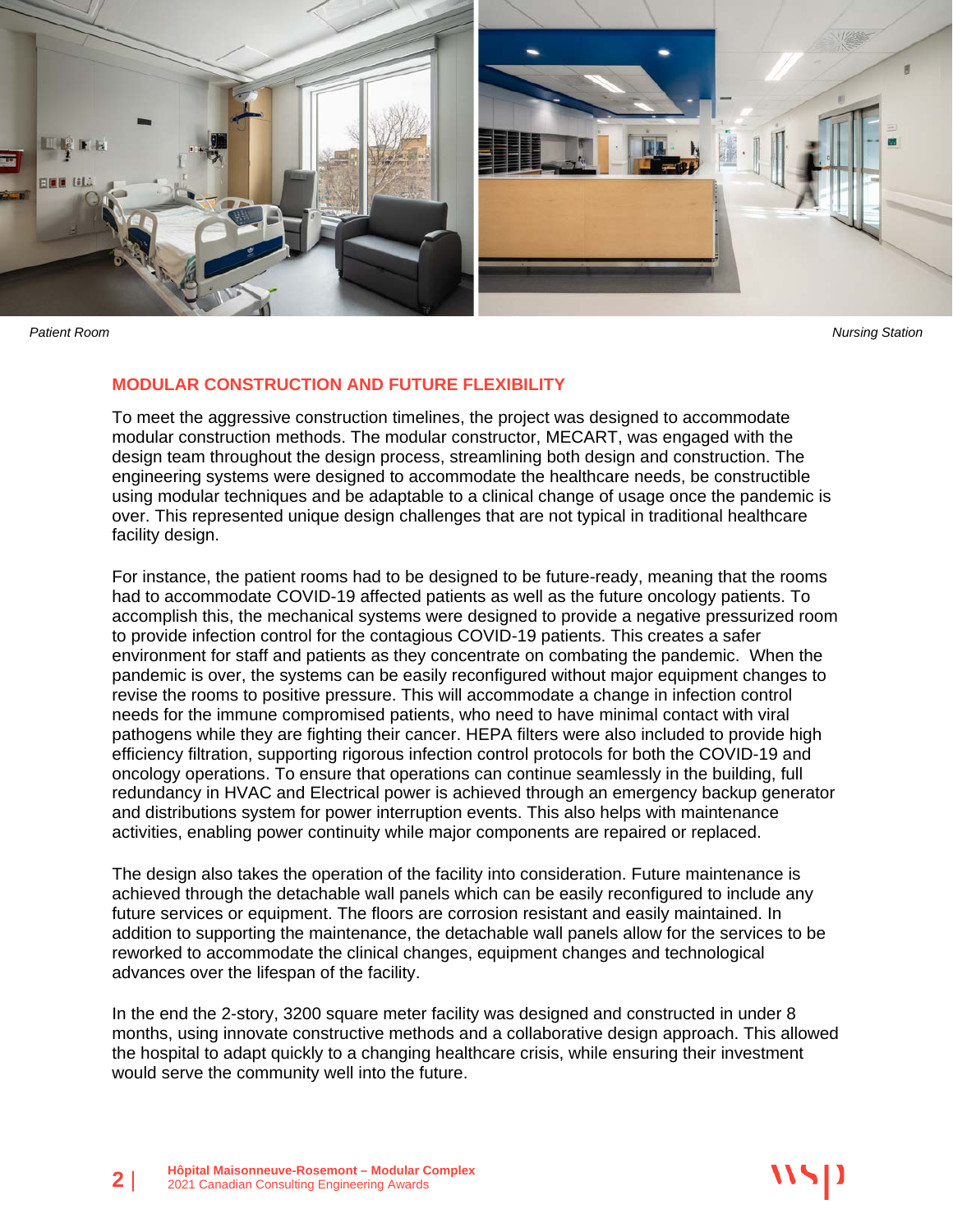

#### **COMPLEXITY**

The Modular Complex had two major challenges; the aggressive schedule and the fact that the facility needed to be easily adaptable to serve immune compromised oncology patients after it was done serving infectious COVID patients.

The client needed to get their facility constructed as quickly as possible to meet the increased demand for rooms due to the COVID pandemic. To meet the schedule, a modular construction process was used. This meant that mechanical and electrical systems had to be designed and specified to accommodate the "plug and play" modules that were shipped to site from the modular construction facility.

The flexibility needed to accommodate the change of use was met by specifying mechanical components and controls that would allow for a change from negative pressured rooms to positive pressure with minimal intervention. The detachable wall panels were used to allow the wall mounted electrical and communication services to be easily reconfigured for changes in patient care.

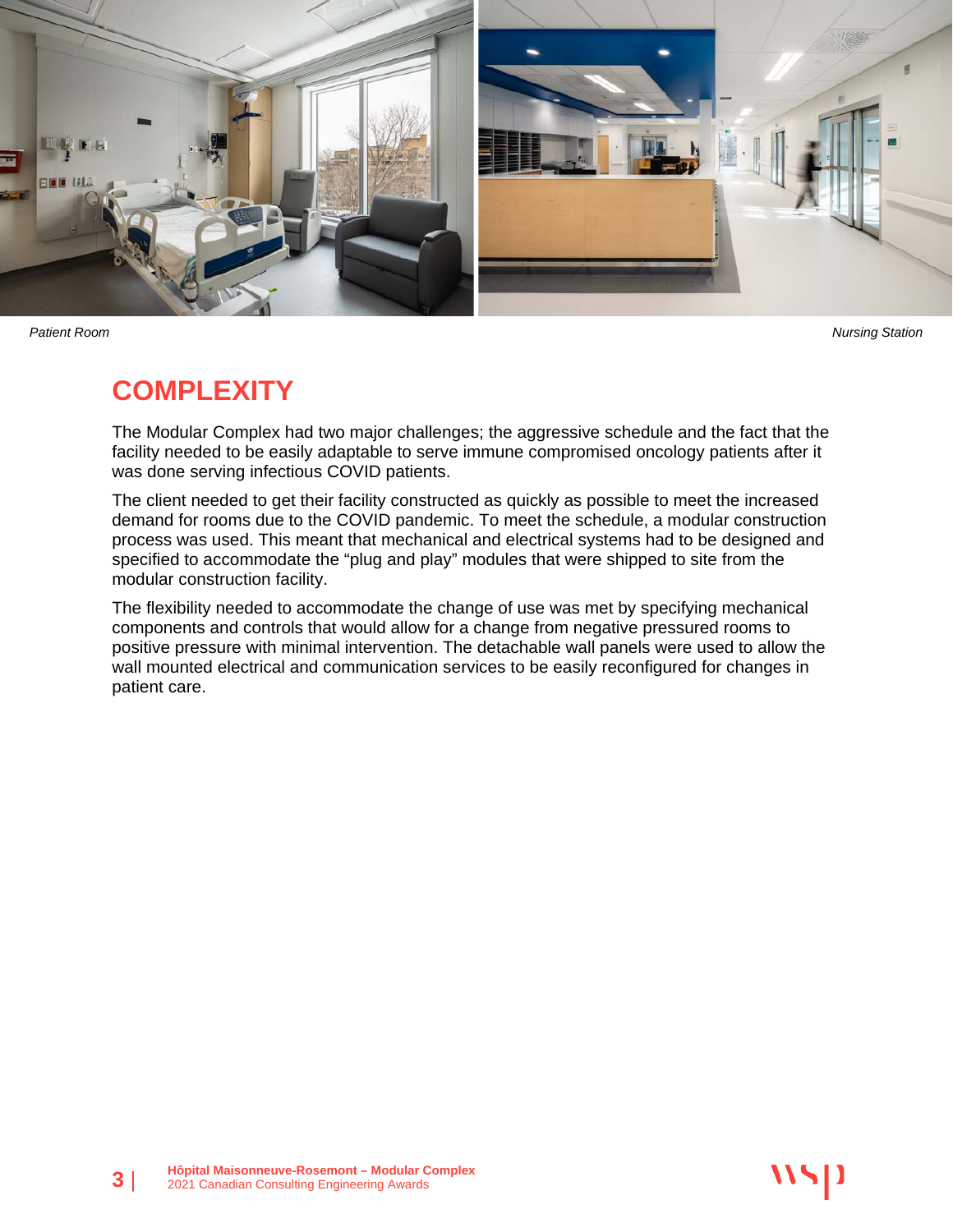

## **SOCIAL AND/OR ECONOMIC BENEFITS**

This project has helped improve the quality of life for the communities in East Montréal. While utilizing modular construction methods, the project is built to last decades and to be easily adaptable to the public's future needs.

At the onset of the pandemic, interruptions to the traditional construction supply chain were identified as a major risk as international borders began to close to traffic and trade. The project encouraged acquiring the services of local manufacturers instead of sourcing international suppliers, encouraging local trade, enhancing the local economy, and reducing dependence on international supply chains. To enable the modular construction approach, it was necessary to look for a modular manufacturer close to the site. Working with Quebec based modular cleanroom manufacturer MECART allowed for a local company to gain experience in modular healthcare construction and contributed to the local economy by keeping most of the supply chain in Quebec. Local labour was also used for the construction, working with Pomerleau construction to assemble the building and construct the base building components to accept the MECART modular pods.

Furthermore, by trading locally, carbon emissions resulting from international transportation were omitted. The modular rooms being built off-site, in a quality controlled facility, also reduced the health and safety hazards related to on-site construction processes by reducing the construction time to almost 50 % of the initial estimated schedule. This also had the added benefit of reducing the disturbance from construction activities on the surrounding community.

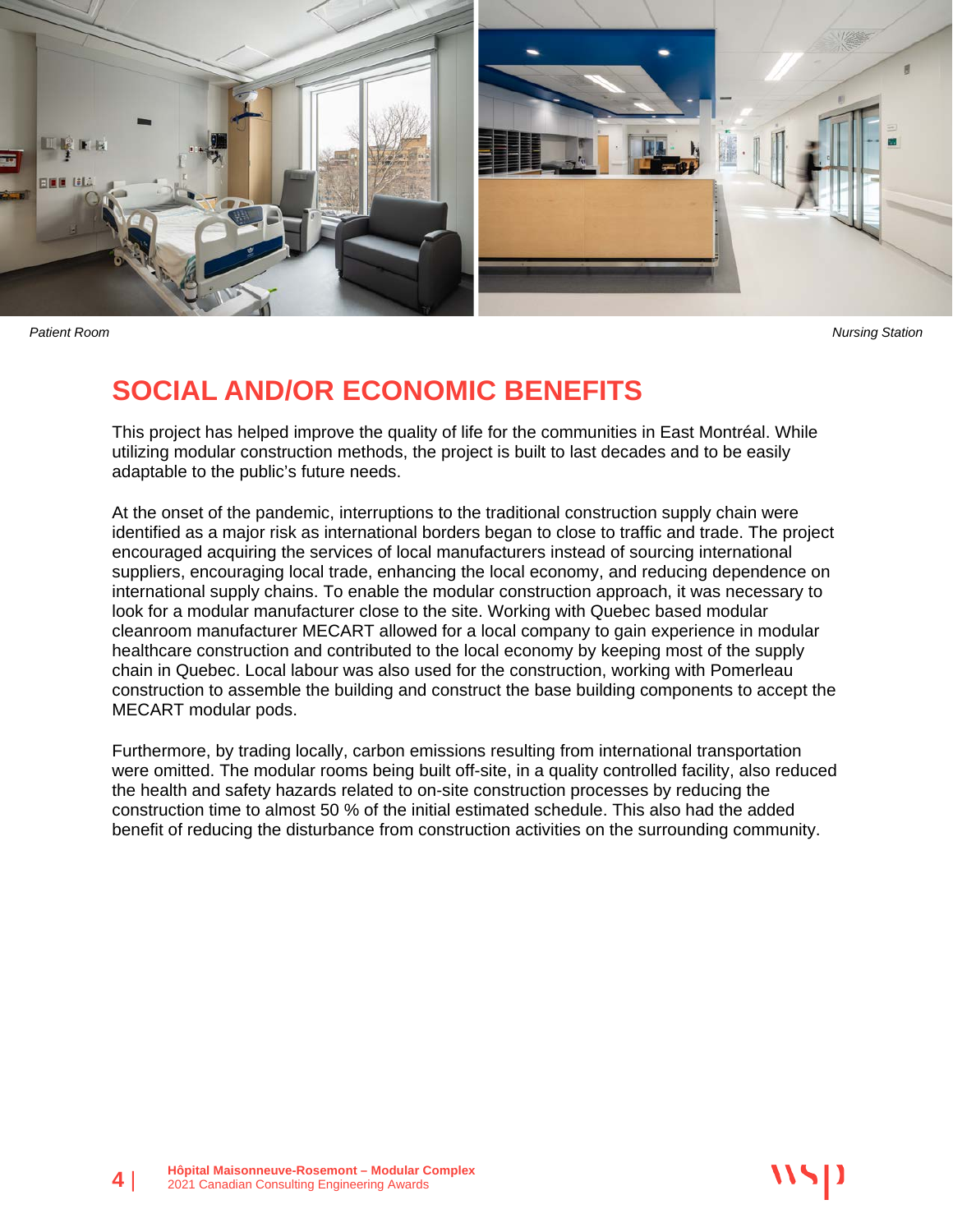

#### **ENVIRONMENTAL BENEFITS**

From conception through to occupancy, sustainability and minimized environmental impact was fundamental to the project. The central theme to the project, construct a facility for a temporary emergency that can be revised to serve cancer patients for the remainder of its lifespan, can itself be considered a sustainable design strategy.

The modular construction methods allowed for greater quality control, reduced construction waste, and minimized the amount of deliveries required to bring materials to site, reducing the carbon footprint of the construction supply chain. By keeping the majority of the supply chain local to Quebec, the overall emissions associated with the construction process were reduced.

Existing floor systems were reused by incorporating tiles and supports in an elevated floor system. By minimizing waste, reusing materials and minimizing the traffic needed to supply materials, the environmental impact of this fast-paced project was greatly reduced. This approach reduced the environmental impact of purchasing new flooring systems and discarding of the existing flooring, all while reducing the time of delivery and construction and taking advantage of the well-suited existing material.

Mechanical and electrical systems were selected to be energy efficient, helping to reduce the operational impact of the facility once occupied and serving patients. This helped reduce energy consumption and costs over the lifespan of the facility.

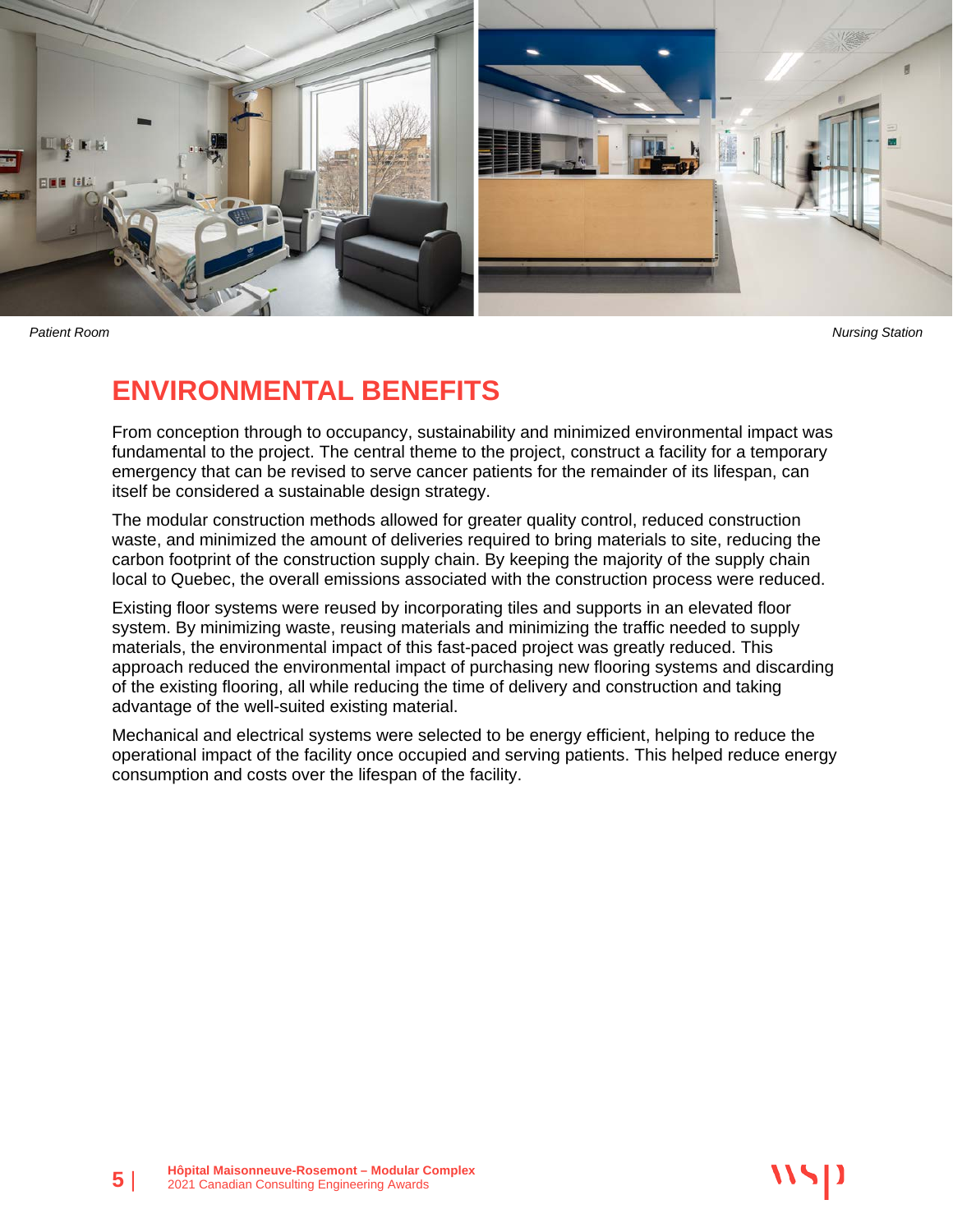

## **MEETING THE NEEDS OF THE CLIENT**

The primary goals of the project were to design a COVID-19 clinic that could be easily transitioned to a future cancer care center and to do this within as short a time span as possible.

#### **FLEXIBILITY**

To meet the flexibility requirements the building systems were selected to allow for future change of use. Mechanical systems were selected to allow for easy change of pressure relationships in the building, allowing it to be used for infectious COVID patients and then transitioned to accommodate immune compromised cancer patients. The modular architectural wall panel system allows for the seamless reworking of electrical, communications and mechanical services.

#### **SCHEDULE**

To meet the aggressive schedule, a modular construction approach was selected for the building with the contractor and modular manufacturer engaged early in the design process, ensuring that constructability issues were accounted for. Modular construction in the healthcare setting has long been touted as a promising technology to shorten construction time while maintaining or increasing quality control. Despite this, adoption of this methodology has been slow. The successful design and construction of the two storey RMH Modular Complex has helped set a precedent for rapid construction to support future crisis-management strategies.

The project is now a model for other hospitals wishing to respond rapidly to a crisis, while building a facility that addresses the future needs of the organization: once the COVID-19 crisis has passed, the 36 modular patient rooms will be easily repurposed to fit the needs of the hospital and are built to last decades.

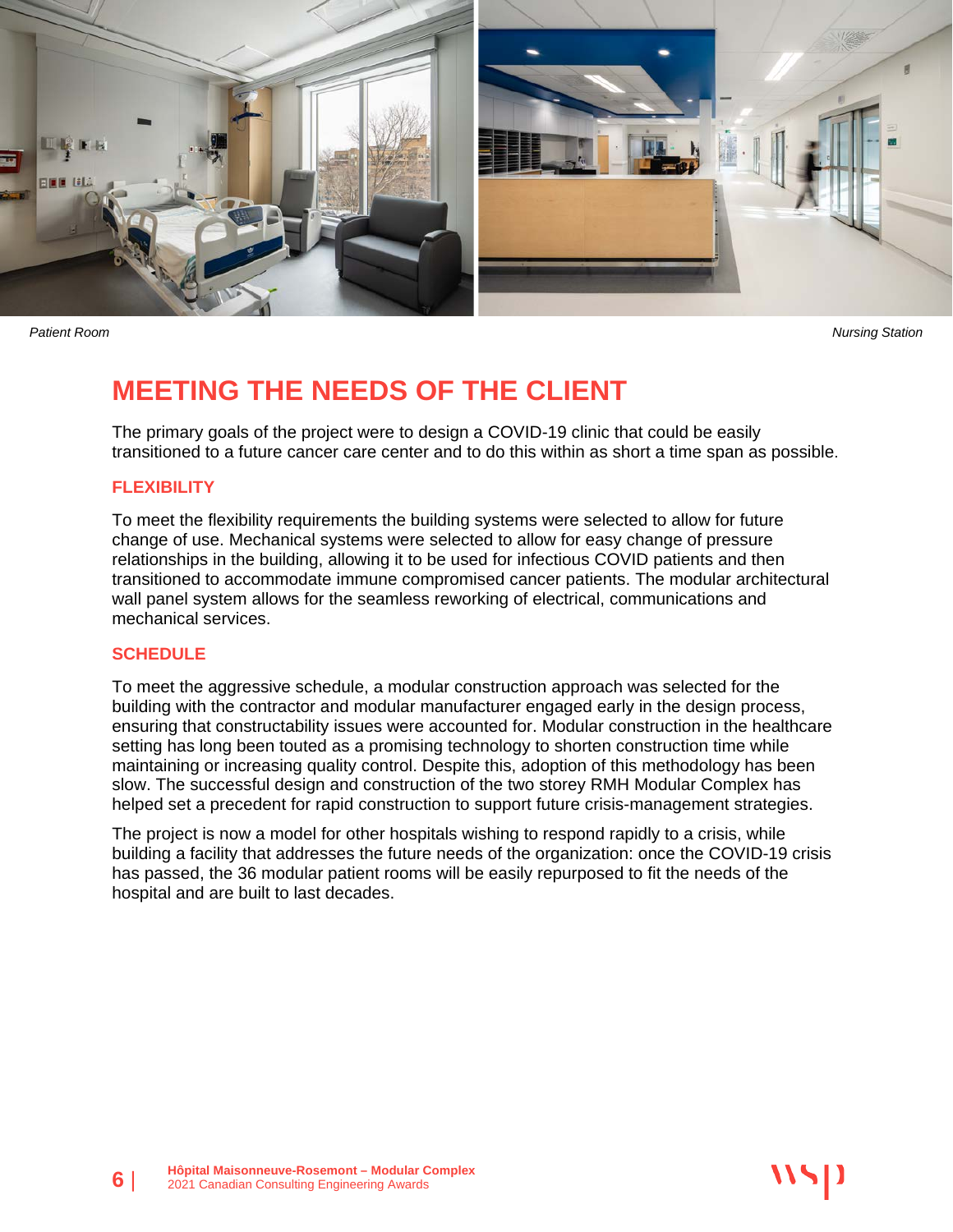

# **PROJECT SUCCESS**

Meeting an aggressive schedule, at the height of the COVID-19 pandemic, the HMR Modular Complex was successfully designed, manufactured and constructed in under 8 months. The building will allow HMR to accommodate an increased patient load due to the COVID-19 pandemic, meaning that the ability to both fight this disease and continue to treat patients with traditional ailments is enhanced. The project brings many benefits to the client including:

- Enhanced capacity to treat COVID-19 patients
- Project design and construction was completed in under 8 months, allowing the hospital to see patient earlier than using traditional construction methods
- Flexibility, allowing the building to flex and adapt over time to accommodate changes to the patient type and future technologies.

The project demonstrates that modular construction for healthcare facilities can help meet critical needs in a timely fashion, while still providing a robust environment that can accommodate the ever-changing needs of a hospital. The Modular Complex will continue to meet the healthcare needs of the people of Montreal for many years to come.

All photos by Raphaël Thibodeau photographe